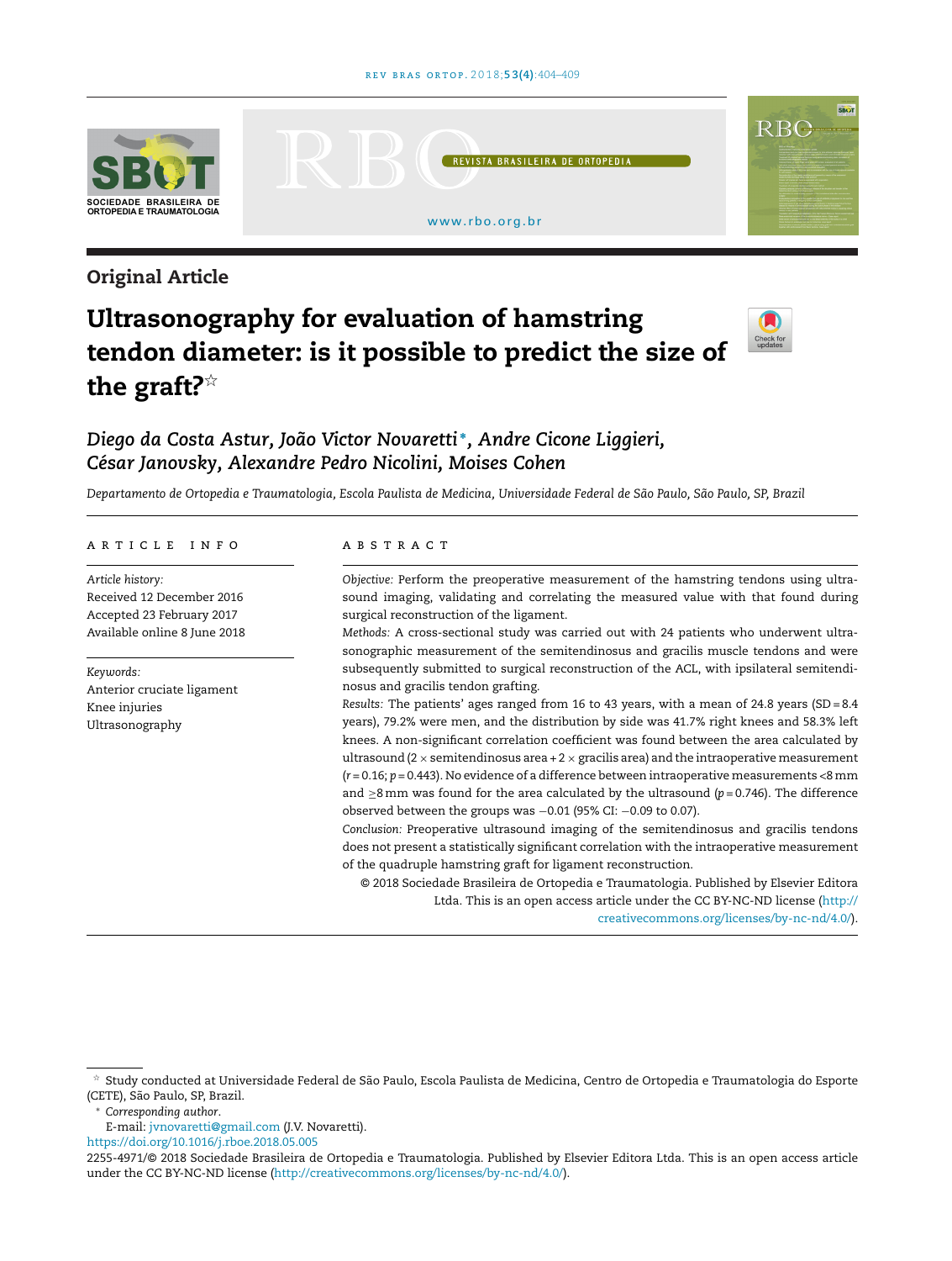# **Ultrassonografia para avaliac¸ão do diâmetro dos tendões flexores do joelho: é possível predizer o tamanho do enxerto?**

r e s u m o

*Objetivo:* Fazer a mensuração pré-operatória dos tendões flexores do joelho com o uso do exame de ultrassonografia, validar e correlacionar o valor medido com aquele encontrado durante a reconstrução cirúrgica do ligamento.

*Métodos:* Estudo transversal com 24 pacientes submetidos a mensuração ultrassonográfica dos tendões dos músculos semitendíneo e grácil e posteriormente submetidos a reconstrução cirúrgica do LCA, com enxerto ipsilateral dos tendões semitendíneo e grácil do próprio paciente.

*Resultados:* A idade dos pacientes variou entre 16 e 43 anos, com média de 24,8 (DP = 8,4), 79,2% eram homens e a distribuição quanto ao lado foi de 41,7% joelhos direitos e 58,3% joelhos esquerdos. Foi encontrado coeficiente de correlação não significante entre a área calculada a partir do ultrassom (2  $\times$  área do semitendíneo + 2  $\times$  área do grácil) e a medida obtida intraoperatoriamente ( $r = 0,16$ ,  $p = 0,443$ ). Não foi encontrada evidência de diferença entre medidas intraoperatórias < 8 mm e  $\geq$  8 mm quanto à área calculada a partir do ultrassom  $(p=0,746)$ . A diferença observada entre os grupos foi de -0,01 (IC 95%: -0,09 a 0,07).

Conclusão: A mensuração pré-operatória por método de imagem ultrassonográfico dos tendões dos músculos semitendíneo e grácil não apresenta correlação estatisticamente significante com a mensuração intraoperatória do enxerto quádruplo de flexores para reconstrução ligamentar.

> © 2018 Sociedade Brasileira de Ortopedia e Traumatologia. Publicado por Elsevier Editora Ltda. Este é um artigo Open Access sob uma licença CC BY-NC-ND [\(http://](http://creativecommons.org/licenses/by-nc-nd/4.0/) [creativecommons.org/licenses/by-nc-nd/4.0/](http://creativecommons.org/licenses/by-nc-nd/4.0/)).

### **Introduction**

Anterior cruciate ligament (ACL) reconstruction is one of the most performed surgeries worldwide, with more than [1](#page-4-0)20,000 procedures per year in the United States. $1$  In order to restore the ACL function on knee stability, graft reconstruction is currently considered the gold standard. This graft may be autologous or from a tissue bank (allograft). $2,3$ 

The choice of graft depends on the patient, the type of implant used, and the availability of a tissue bank. $3,4$  The following grafts are most commonly used: tendons of the knee flexor muscles (hamstring), semitendinosus and gracilis, patellar tendon, and quadricipital tendon. In Brazil, knee flexor grafting is the option used by 82.3% of the knee specialists who participated in research at a national conference.<sup>5</sup> In addition to adequate technique, graft size is also extremely important for the success of the procedure.<sup>[4](#page-4-0)</sup>

When using quadricipital or patellar grafts, it is possible to determine graft size.<sup>4</sup> However, when the graft option is the hamstrings (knee flexor tendons), the literature does not describe a well-recognized and accurate method for predicting graft size preoperatively. Previous studies have used different methods of preoperative measurement to adequately predict flexor graft size, such as anthropometric data $5-9$  and imaging studies[.10–15](#page-4-0)

The limitation in preoperative measurement in relation to flexor grafts is important, as there are reports in the literature that grafts smaller than 8mm in diameter increase the chance of ACL reconstruction failure.<sup>4,16-19</sup>

The present study is aimed at performing the preoperative measurement of the knee flexor tendons with ultrasound imaging, and to validate and correlate the measured value with that found during the surgical reconstruction of the ligament.

# **Material and methods**

This is a cross-sectional study submitted and approved by the Research Ethics Committee of the institution in which the study was conducted. The inclusion criteria were patients with clinical and radiological diagnosis of ACL injury who underwent surgical reconstruction of this ligament using an autograft from the semitendinosus and gracilis tendons of the ipsilateral limb, who agreed to participate in the study and signed the Informed Consent Form. The non-inclusion criteria were patients in whom flexor grafts were used for a previous surgical procedure and patients with rheumatologic diseases. The exclusion criteria were patients who for any reason, despite having been scheduled to receive a semitendinosusgracilis graft, received grafts other than the flexor graft during surgery, and patients who chose not to participate in the study.

#### *Ultrasound evaluation*

The diameter of the semitendinosus and gracilis tendons was measured one week before the surgical procedure by a preoperative ultrasound evaluation of the knee. The same radiologist performed all the exams using a GE Healthcare Logic P6 device (GE Healthcare, Little Chalfont, UK) with a

*Palavras-chave:* Ligamento cruzado anterior Traumatismos do joelho Ultrassonografia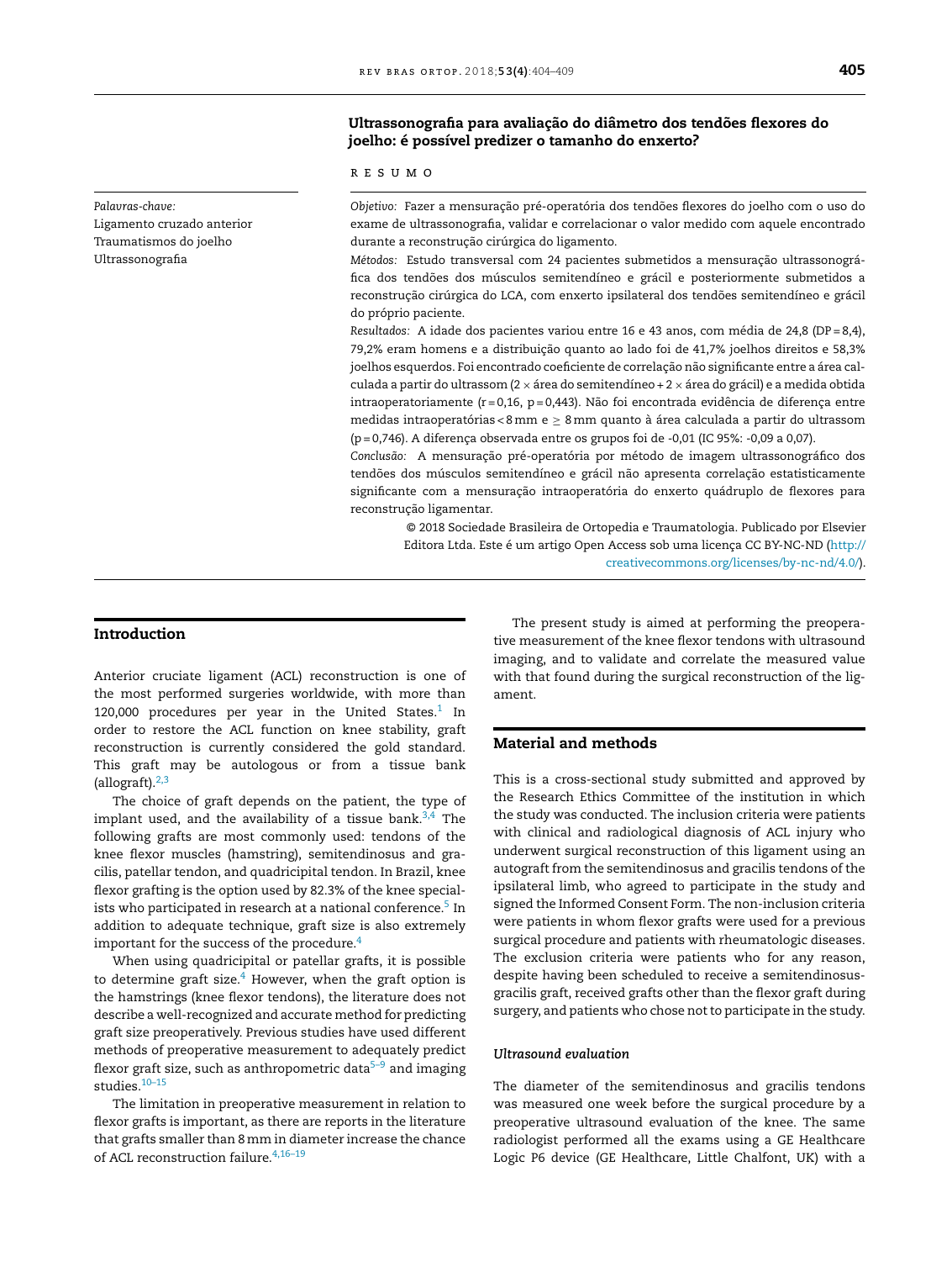

Fig. 1 - (A) Ultrasonographic measurement of the semitendinosus muscle tendon in a transverse plane; (B) ultrasonographic **measurement of the semitendinosus muscle tendon in an anteroposterior plane.**

7–11 MHz transducer. The patient was positioned in the ventral recumbent position, and the tendons were measured at the articular line; three values were obtained: anteroposterior (AP) diameter and transverse diameter in millimeters (mm), and cross-sectional area in square millimeters ( $mm^2$ ; Fig. 1A and B).

#### *Surgical procedure and intraoperative measurement*

The patients then underwent ACL reconstruction, using a semitendinosus and gracilis flexor tendon graft, always removed by the same orthopedist using the following technique: 3mm longitudinal incision in the anteromedial region of the leg, beginning 2mm distal and medial to the tibial tuberosity. Then the semitendinosus and gracilis tendons were dissected and removed with a tendon stripper (Smith & Nephew, London, England). The graft was cleaned and prepared on a specific table for this purpose (Smith & Nephew, London, England). The tendons had their ends sutured and were folded in half together to form a quadruple graft, as routinely used in ligament reconstructions. The graft was then measured with a graft measurement block (Smith & Nephew, London, England), which has orifices for measurement in 0.5mm increments. The measurements were always made in the central region of the graft to avoid differences in diameter at the extremities caused by sutures or irregularities of the tendons due to their extraction, and to the size of the block in which the graft presented a maximum filling of the measurement hole, without deformation of the graft and with free passage (Fig. 2).

#### *Statistical analysis*

Numerical variables were described as means and standard deviations (SD) and as minimum and maximum values, and categorical variables, as absolute and relative frequencies.

The correlation between the intraoperative measurements and the area calculated by the ultrasound  $(2 \times$  area of the semitendinosus +  $2 \times$  gracilis area) was assessed by Pearson's correlation coefficient (*r*).



**Fig. 2 – Intraoperative measurement of quadruple flexor graft size with the appropriate guide.**

Student's *t*-test was applied to compare the intraoperative measurement groups (<8 mm and  $\geq$ 8 mm) with the mean area measurements calculated by ultrasound.

The analyses were performed using SPSS<sup>®</sup> software version 18, and a significance level of 0.05 was adopted in all cases.

#### **Results**

This study included 24 patients with clinical and radiological diagnosis (magnetic resonance imaging) of ACL injury who underwent surgical ACL reconstruction, with ipsilateral autograft of the semitendinosus and gracilis tendons.

The patients' ages ranged from 16 to 43 years, with a mean of 24.8 (SD = 8.4); 79.2% were males and the side distribution was 41.7% right and 58.3% left knees.

[Table](#page-3-0) 1 presents the descriptive analyses of the patients' data and the ultrasound and intraoperative measurements.

No statistically significant correlation was observed between the area calculated by ultrasound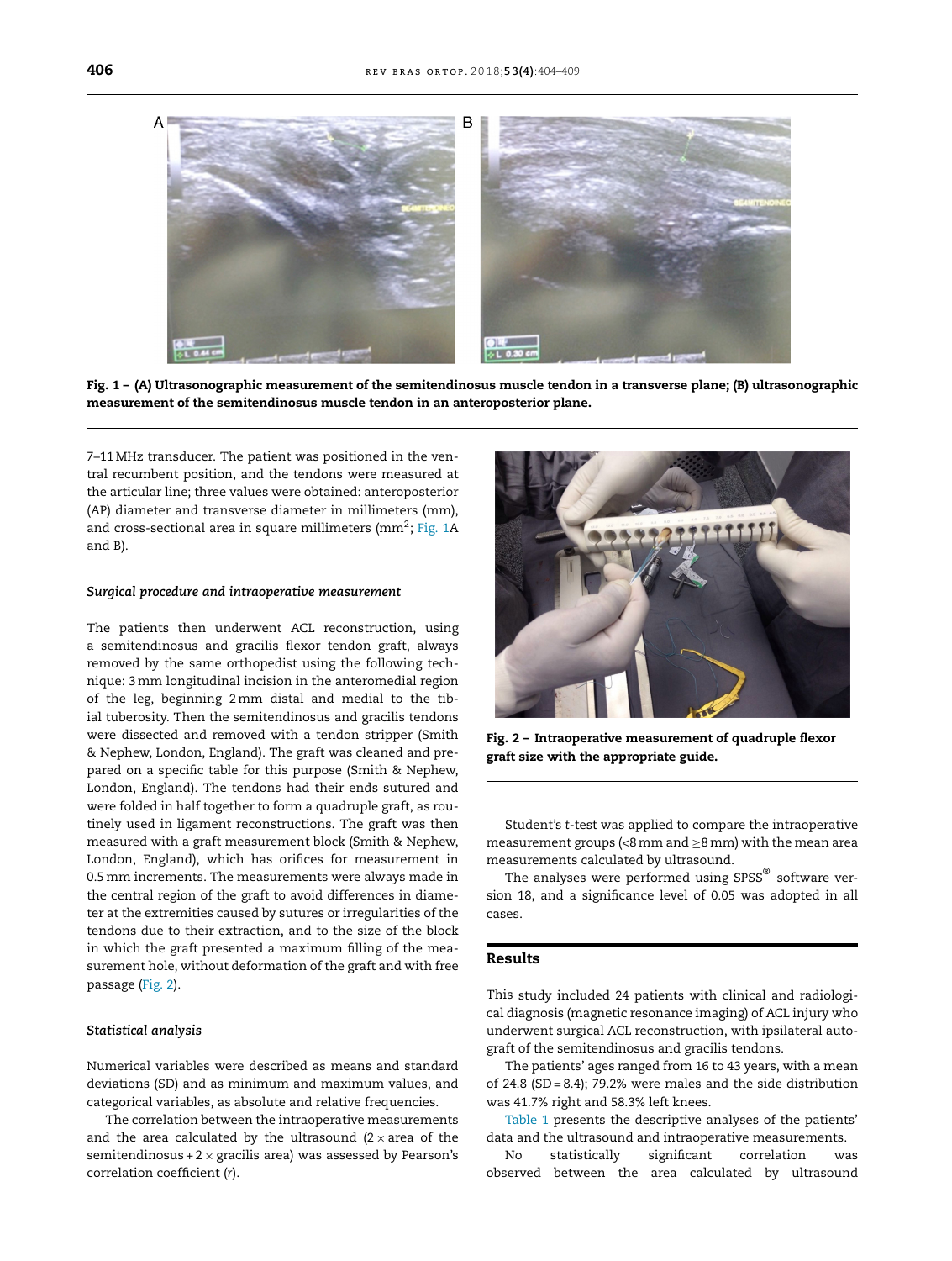#### <span id="page-3-0"></span>**Table 1 – Patient characteristics, and ultrasonographic and intraoperative measurements (***n* **= 24).**

| Transverse ST<br>Mean (SD)                                                               | 0.50(0.07)<br>$0.40 - 0.66$ |
|------------------------------------------------------------------------------------------|-----------------------------|
| Minimum-maximum<br>AP ST                                                                 |                             |
| Mean (SD)<br>Minimum-maximum                                                             | 0.27(0.05)<br>$0,18-0,36$   |
| ST area<br>Mean (SD)<br>Minimum-maximum                                                  | 0.11(0.03)<br>$0.05 - 0.19$ |
| Transverse gracilis<br>Mean (SD)<br>Minimum-maximum                                      | 0.40(0.07)<br>$0.25 - 0.50$ |
| AP gracilis<br>Mean (SD)<br>Minimum-maximum                                              | 0.19(0.04)<br>$0.11 - 0.26$ |
| Gracilis area<br>Mean (SD)<br>Minimum-maximum                                            | 0.06(0.02)<br>$0.03 - 0.10$ |
| Intraoperative measurement<br>Mean (SD)<br>Minimum-maximum                               | 0.76(0.09)<br>$0.60 - 0.90$ |
| Intraoperative measurement<br>$< 8$ mm<br>$>8 \,\mathrm{mm}$                             | 14 (58.3)<br>10 (41.7)      |
| $2 \times$ semitendinosus area +2 $\times$ gracilis area<br>Mean (SD)<br>Minimum-maximum | 0.34(0.09)<br>$0.18 - 0.54$ |



**Fig. 3 – Correlation between the area calculated by ultrasound (2 × semitendinosus area + 2 × gracilis area) and the measurement obtained intraoperatively in a sample of 24 patients.**

 $(2 \times$  semitendinosus area + 2  $\times$  gracilis area) and the measurement obtained intraoperatively (Fig. 3; *r* = 0.16; *p* = 0.443).

Furthermore, when categorizing the intraoperative measurements into two groups, <8 mm and  $\geq$ 8 mm, no statistically significant difference was observed in the area calculated by ultrasound (Table 2; *p* = 0.746). The differences observed between the groups was -0.01 (95% CI: -0.09 to 0.07).

#### **Table 2 – Measurement of the area calculated by ultrasound (2** × **semitendinosus + 2** × **gracilis area)** *vs.* **intraoperative measurement.**

| Area calculated by<br>ultrasound<br>$(2 \times$ semitendinosus<br>$area + 2 \times gradients$<br>area) | Intraoperative<br>measurement of<br>knee flexor<br>tendons |                             |
|--------------------------------------------------------------------------------------------------------|------------------------------------------------------------|-----------------------------|
|                                                                                                        | $< 8$ mm (n = 14)                                          | $\geq 8$ mm (n = 10)        |
| Mean (SD)<br>Minimum-maximum<br>Student's t-test                                                       | 0.33(0.11)<br>$0.18 - 0.54$<br>$p = 0.746$                 | 0.34(0.06)<br>$0.24 - 0.44$ |

## **Discussion**

The most important finding of the present study was that the preoperative ultrasonographic measurement of the semitendinosus and gracilis tendons does not present a statistically significant correlation with the intraoperative measurement of the quadruple flexor graft for ligament reconstruction.

Following the publication of studies showing the importance of flexor graft size and its association with a greater risk of ACL reconstruction failure, specifically when smaller than 8 mm, $4,16-19$  several studies have been conducted in an attempt to preoperatively measure the semitendinosus and gracilis tendons, and to correlate that measurement with the quadruple flexor graft size that would be obtained at the time of surgery.

Anthropometric data have been studied in different populations, but the obtained results are inconsistent, hindering an appropriate correlation between these data and the intraoperative measurement of the quadruple flexor graft. $6-9,20,21$ 

Studies that used imaging tests for the preoperative measurement of the semitendinosus and gracilis tendons have presented a better correlation with the intraoperative measurement. In addition to several studies with magnetic resonance imaging, $10-14,22,23$  computed tomography with 3- $D^{15}$  reconstruction and, more recently, ultrasonography have been used.[14](#page-4-0)

In the study by Erquicia et al., $^{14}$  both magnetic resonance imaging (MRI; with magnifications of  $2\times$  and  $4\times$ ) and ultrasound were used. Those authors concluded that the calculation of the cross-sectional area with the three methods was adequate to estimate the size of the quadruple graft flexors in the surgical procedure. While the results obtained with ultrasound were comparable to those of MRI with  $2\times$  magnification,  $4\times$  MRI presented much higher accuracy. Finally, they asserted that lower limit values with a cross-sectional area of 25 mm<sup>2</sup>, 17 mm<sup>2</sup>, and 14 mm<sup>2</sup>, in relation to the 2 $\times$  MRI, 4× MRI, and ultrasound, respectively, would be adequate to predict a flexor graft with at least 8mm.

The present study contradicts the results obtained by Erquicia et al. $14$  in relation to the minimum value in ultrasound measurement of  $14 \text{ mm}^2$  as an adequate value to predict the minimum value of 8mm for the flexor graft. In the present study, some patients who presented values greater than 14mm2 by ultrasound had grafts smaller than 8mm in the surgery. Regarding grafts obtained greater than 8mm, the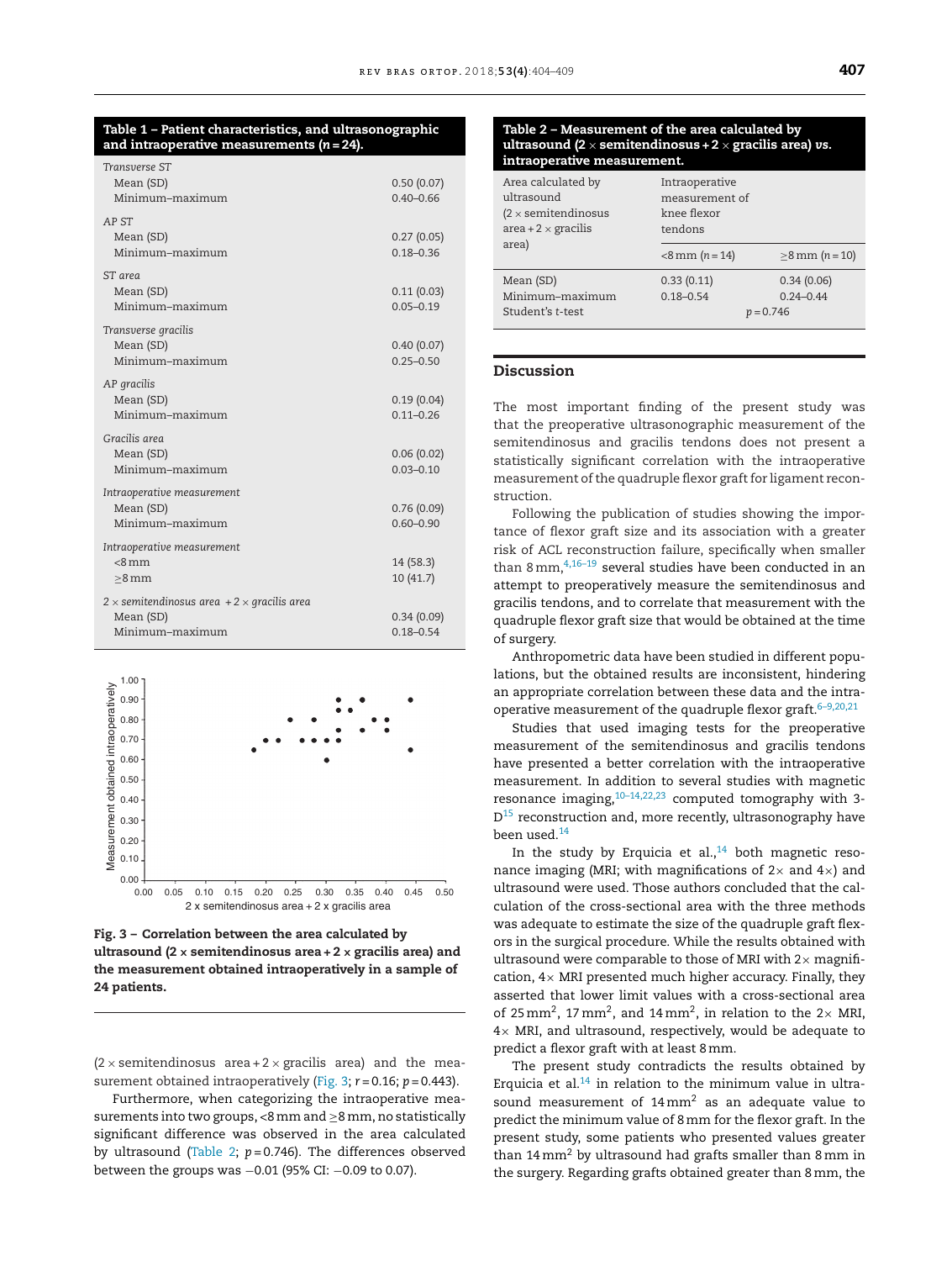<span id="page-4-0"></span>smallest area obtained on ultrasonography was 24mm2. This difference may due to the fact that the ultrasound imaging is operator-dependent and that, specifically in the case of tendon measurement by this radiological method, in which the tendons undergo spatial deformation according to the pressure applied with the transducer by the examiner, it is not possible to quantify and standardize it. Thus, this test was not reproducible in relation to previous studies.

The authors aimed studying the use of ultrasonography in the measurement of the semitendinosus and gracilis tendons preoperatively due to the accessibility and the low cost of this exam, aspects of relevant importance in Brazil, especially in public health service. MRI, although routinely done in cases of ligament injury, is not usually performed using the specific techniques proposed for semitendinosus and gracilis tendon measurements in published studies. Thus, for preoperative measurement, ultrasound would be a more practical and cheaper method in Brazil. However, the hypothesis that ultrasonography would be a suitable exam to predict quadruple flexor graft size was not confirmed.

One of the limitations of the present study is the fact that the semitendinosus and gracilis tendons were not measured in the intraoperative period and were not associated with the data obtained by ultrasound imaging. Perhaps in this way some correlation could have been found, rather than simply comparing with the measurement of the graft already in quadruple format, despite the actions implemented in the measurement to avoid discrepancies. Another limitation was the nonuse of another (more specific) method for intraoperative measurement, since the measurement guides present in the materials routinely used for reconstruction of the ACL show increments of only 0.5mm, which in itself weakens the correlation with the ultrasound measurements, in which the values are accurate up to the second decimal place. Studies using an intraoperative tool with higher measurement accuracy may better assess the correlation between ultrasound and intraoperative measurement.

# **Conclusion**

Preoperative ultrasound imaging of the semitendinosus and gracilis muscle tendons does not present a statistically significant correlation with the intraoperative measurement of the quadruple flexor graft for ligament reconstruction.

# **Conflicts of interest**

The authors declare no conflicts of interest.

#### r e f e r enc e s

- 1. [Kim](http://refhub.elsevier.com/S2255-4971(18)30070-3/sbref0120) [S,](http://refhub.elsevier.com/S2255-4971(18)30070-3/sbref0120) [Bosque](http://refhub.elsevier.com/S2255-4971(18)30070-3/sbref0120) [J,](http://refhub.elsevier.com/S2255-4971(18)30070-3/sbref0120) [Meehan](http://refhub.elsevier.com/S2255-4971(18)30070-3/sbref0120) [JP,](http://refhub.elsevier.com/S2255-4971(18)30070-3/sbref0120) [Jamali](http://refhub.elsevier.com/S2255-4971(18)30070-3/sbref0120) [A,](http://refhub.elsevier.com/S2255-4971(18)30070-3/sbref0120) [Marder](http://refhub.elsevier.com/S2255-4971(18)30070-3/sbref0120) [R.](http://refhub.elsevier.com/S2255-4971(18)30070-3/sbref0120) [Increase](http://refhub.elsevier.com/S2255-4971(18)30070-3/sbref0120) [in](http://refhub.elsevier.com/S2255-4971(18)30070-3/sbref0120) [outpatient](http://refhub.elsevier.com/S2255-4971(18)30070-3/sbref0120) [knee](http://refhub.elsevier.com/S2255-4971(18)30070-3/sbref0120) [arthroscopy](http://refhub.elsevier.com/S2255-4971(18)30070-3/sbref0120) [in](http://refhub.elsevier.com/S2255-4971(18)30070-3/sbref0120) [the](http://refhub.elsevier.com/S2255-4971(18)30070-3/sbref0120) [United](http://refhub.elsevier.com/S2255-4971(18)30070-3/sbref0120) [States:](http://refhub.elsevier.com/S2255-4971(18)30070-3/sbref0120) [a](http://refhub.elsevier.com/S2255-4971(18)30070-3/sbref0120) [comparison](http://refhub.elsevier.com/S2255-4971(18)30070-3/sbref0120) [of](http://refhub.elsevier.com/S2255-4971(18)30070-3/sbref0120) [National](http://refhub.elsevier.com/S2255-4971(18)30070-3/sbref0120) [Surveys](http://refhub.elsevier.com/S2255-4971(18)30070-3/sbref0120) [of](http://refhub.elsevier.com/S2255-4971(18)30070-3/sbref0120) [Ambulatory](http://refhub.elsevier.com/S2255-4971(18)30070-3/sbref0120) [Surgery,](http://refhub.elsevier.com/S2255-4971(18)30070-3/sbref0120) [1996](http://refhub.elsevier.com/S2255-4971(18)30070-3/sbref0120) [and](http://refhub.elsevier.com/S2255-4971(18)30070-3/sbref0120) [2006.](http://refhub.elsevier.com/S2255-4971(18)30070-3/sbref0120) [J](http://refhub.elsevier.com/S2255-4971(18)30070-3/sbref0120) [Bone](http://refhub.elsevier.com/S2255-4971(18)30070-3/sbref0120) [Joint](http://refhub.elsevier.com/S2255-4971(18)30070-3/sbref0120) [Surg](http://refhub.elsevier.com/S2255-4971(18)30070-3/sbref0120) [Am.](http://refhub.elsevier.com/S2255-4971(18)30070-3/sbref0120) [2011;93\(11\):994](http://refhub.elsevier.com/S2255-4971(18)30070-3/sbref0120)–[1000.](http://refhub.elsevier.com/S2255-4971(18)30070-3/sbref0120)
- 2. [Bartlett](http://refhub.elsevier.com/S2255-4971(18)30070-3/sbref0125) [RJ,](http://refhub.elsevier.com/S2255-4971(18)30070-3/sbref0125) [Clatworthy](http://refhub.elsevier.com/S2255-4971(18)30070-3/sbref0125) [MG,](http://refhub.elsevier.com/S2255-4971(18)30070-3/sbref0125) [Nguyen](http://refhub.elsevier.com/S2255-4971(18)30070-3/sbref0125) [TN.](http://refhub.elsevier.com/S2255-4971(18)30070-3/sbref0125) [Graft](http://refhub.elsevier.com/S2255-4971(18)30070-3/sbref0125) [selection](http://refhub.elsevier.com/S2255-4971(18)30070-3/sbref0125) [in](http://refhub.elsevier.com/S2255-4971(18)30070-3/sbref0125) [reconstruction](http://refhub.elsevier.com/S2255-4971(18)30070-3/sbref0125) [of](http://refhub.elsevier.com/S2255-4971(18)30070-3/sbref0125) [the](http://refhub.elsevier.com/S2255-4971(18)30070-3/sbref0125) [anterior](http://refhub.elsevier.com/S2255-4971(18)30070-3/sbref0125) [cruciate](http://refhub.elsevier.com/S2255-4971(18)30070-3/sbref0125) [ligament.](http://refhub.elsevier.com/S2255-4971(18)30070-3/sbref0125) [J](http://refhub.elsevier.com/S2255-4971(18)30070-3/sbref0125) [Bone](http://refhub.elsevier.com/S2255-4971(18)30070-3/sbref0125) [Joint](http://refhub.elsevier.com/S2255-4971(18)30070-3/sbref0125) [Surg](http://refhub.elsevier.com/S2255-4971(18)30070-3/sbref0125) [Br.](http://refhub.elsevier.com/S2255-4971(18)30070-3/sbref0125) [2001;83\(5\):625](http://refhub.elsevier.com/S2255-4971(18)30070-3/sbref0125)–[34.](http://refhub.elsevier.com/S2255-4971(18)30070-3/sbref0125)
- 3. [West](http://refhub.elsevier.com/S2255-4971(18)30070-3/sbref0130) [RV,](http://refhub.elsevier.com/S2255-4971(18)30070-3/sbref0130) [Harner](http://refhub.elsevier.com/S2255-4971(18)30070-3/sbref0130) [CD.](http://refhub.elsevier.com/S2255-4971(18)30070-3/sbref0130) [Graft](http://refhub.elsevier.com/S2255-4971(18)30070-3/sbref0130) [selection](http://refhub.elsevier.com/S2255-4971(18)30070-3/sbref0130) [in](http://refhub.elsevier.com/S2255-4971(18)30070-3/sbref0130) [anterior](http://refhub.elsevier.com/S2255-4971(18)30070-3/sbref0130) [cruciate](http://refhub.elsevier.com/S2255-4971(18)30070-3/sbref0130) [ligament](http://refhub.elsevier.com/S2255-4971(18)30070-3/sbref0130) [reconstruction.](http://refhub.elsevier.com/S2255-4971(18)30070-3/sbref0130) [J](http://refhub.elsevier.com/S2255-4971(18)30070-3/sbref0130) [Am](http://refhub.elsevier.com/S2255-4971(18)30070-3/sbref0130) [Acad](http://refhub.elsevier.com/S2255-4971(18)30070-3/sbref0130) [Orthop](http://refhub.elsevier.com/S2255-4971(18)30070-3/sbref0130) [Surg.](http://refhub.elsevier.com/S2255-4971(18)30070-3/sbref0130) [2005;13\(3\):197–207.](http://refhub.elsevier.com/S2255-4971(18)30070-3/sbref0130)
- 4. [Magnussen](http://refhub.elsevier.com/S2255-4971(18)30070-3/sbref0135) [RA,](http://refhub.elsevier.com/S2255-4971(18)30070-3/sbref0135) [Lawrence](http://refhub.elsevier.com/S2255-4971(18)30070-3/sbref0135) [JT,](http://refhub.elsevier.com/S2255-4971(18)30070-3/sbref0135) [West](http://refhub.elsevier.com/S2255-4971(18)30070-3/sbref0135) [RL,](http://refhub.elsevier.com/S2255-4971(18)30070-3/sbref0135) [Toth](http://refhub.elsevier.com/S2255-4971(18)30070-3/sbref0135) [AP,](http://refhub.elsevier.com/S2255-4971(18)30070-3/sbref0135) [Taylor](http://refhub.elsevier.com/S2255-4971(18)30070-3/sbref0135) [DC,](http://refhub.elsevier.com/S2255-4971(18)30070-3/sbref0135) [Garrett](http://refhub.elsevier.com/S2255-4971(18)30070-3/sbref0135) [WE.](http://refhub.elsevier.com/S2255-4971(18)30070-3/sbref0135) [Graft](http://refhub.elsevier.com/S2255-4971(18)30070-3/sbref0135) [size](http://refhub.elsevier.com/S2255-4971(18)30070-3/sbref0135) [and](http://refhub.elsevier.com/S2255-4971(18)30070-3/sbref0135) [patient](http://refhub.elsevier.com/S2255-4971(18)30070-3/sbref0135) [age](http://refhub.elsevier.com/S2255-4971(18)30070-3/sbref0135) [are](http://refhub.elsevier.com/S2255-4971(18)30070-3/sbref0135) [predictors](http://refhub.elsevier.com/S2255-4971(18)30070-3/sbref0135) [of](http://refhub.elsevier.com/S2255-4971(18)30070-3/sbref0135) [early](http://refhub.elsevier.com/S2255-4971(18)30070-3/sbref0135) [revision](http://refhub.elsevier.com/S2255-4971(18)30070-3/sbref0135) [after](http://refhub.elsevier.com/S2255-4971(18)30070-3/sbref0135) [anterior](http://refhub.elsevier.com/S2255-4971(18)30070-3/sbref0135) [cruciate](http://refhub.elsevier.com/S2255-4971(18)30070-3/sbref0135) [ligament](http://refhub.elsevier.com/S2255-4971(18)30070-3/sbref0135) [reconstruction](http://refhub.elsevier.com/S2255-4971(18)30070-3/sbref0135) [with](http://refhub.elsevier.com/S2255-4971(18)30070-3/sbref0135) [hamstring](http://refhub.elsevier.com/S2255-4971(18)30070-3/sbref0135) [autograft.](http://refhub.elsevier.com/S2255-4971(18)30070-3/sbref0135) [Arthroscopy.](http://refhub.elsevier.com/S2255-4971(18)30070-3/sbref0135) [2012;28\(4\):](http://refhub.elsevier.com/S2255-4971(18)30070-3/sbref0135) [526–31.](http://refhub.elsevier.com/S2255-4971(18)30070-3/sbref0135)
- 5. [Arliani](http://refhub.elsevier.com/S2255-4971(18)30070-3/sbref0140) [GG,](http://refhub.elsevier.com/S2255-4971(18)30070-3/sbref0140) [Astur](http://refhub.elsevier.com/S2255-4971(18)30070-3/sbref0140) [Dda](http://refhub.elsevier.com/S2255-4971(18)30070-3/sbref0140) [C,](http://refhub.elsevier.com/S2255-4971(18)30070-3/sbref0140) [Kanas](http://refhub.elsevier.com/S2255-4971(18)30070-3/sbref0140) [M,](http://refhub.elsevier.com/S2255-4971(18)30070-3/sbref0140) [Kaleka](http://refhub.elsevier.com/S2255-4971(18)30070-3/sbref0140) [CC,](http://refhub.elsevier.com/S2255-4971(18)30070-3/sbref0140) [Cohen](http://refhub.elsevier.com/S2255-4971(18)30070-3/sbref0140) [M.](http://refhub.elsevier.com/S2255-4971(18)30070-3/sbref0140) [Anterior](http://refhub.elsevier.com/S2255-4971(18)30070-3/sbref0140) [cruciate](http://refhub.elsevier.com/S2255-4971(18)30070-3/sbref0140) [ligament](http://refhub.elsevier.com/S2255-4971(18)30070-3/sbref0140) [injury:](http://refhub.elsevier.com/S2255-4971(18)30070-3/sbref0140) [treatment](http://refhub.elsevier.com/S2255-4971(18)30070-3/sbref0140) [and](http://refhub.elsevier.com/S2255-4971(18)30070-3/sbref0140) [rehabilitation.](http://refhub.elsevier.com/S2255-4971(18)30070-3/sbref0140) [Current](http://refhub.elsevier.com/S2255-4971(18)30070-3/sbref0140) [perspectives](http://refhub.elsevier.com/S2255-4971(18)30070-3/sbref0140) [and](http://refhub.elsevier.com/S2255-4971(18)30070-3/sbref0140) [trends.](http://refhub.elsevier.com/S2255-4971(18)30070-3/sbref0140) [Rev](http://refhub.elsevier.com/S2255-4971(18)30070-3/sbref0140) [Bras](http://refhub.elsevier.com/S2255-4971(18)30070-3/sbref0140) [Ortop.](http://refhub.elsevier.com/S2255-4971(18)30070-3/sbref0140) [2012;47\(2\):191–6.](http://refhub.elsevier.com/S2255-4971(18)30070-3/sbref0140)
- 6. [Boisvert](http://refhub.elsevier.com/S2255-4971(18)30070-3/sbref0145) [CB,](http://refhub.elsevier.com/S2255-4971(18)30070-3/sbref0145) [Aubin](http://refhub.elsevier.com/S2255-4971(18)30070-3/sbref0145) [ME,](http://refhub.elsevier.com/S2255-4971(18)30070-3/sbref0145) [DeAngelis](http://refhub.elsevier.com/S2255-4971(18)30070-3/sbref0145) [N.](http://refhub.elsevier.com/S2255-4971(18)30070-3/sbref0145) [Relationship](http://refhub.elsevier.com/S2255-4971(18)30070-3/sbref0145) [between](http://refhub.elsevier.com/S2255-4971(18)30070-3/sbref0145) [anthropometric](http://refhub.elsevier.com/S2255-4971(18)30070-3/sbref0145) [measurements](http://refhub.elsevier.com/S2255-4971(18)30070-3/sbref0145) [and](http://refhub.elsevier.com/S2255-4971(18)30070-3/sbref0145) [hamstring](http://refhub.elsevier.com/S2255-4971(18)30070-3/sbref0145) [autograft](http://refhub.elsevier.com/S2255-4971(18)30070-3/sbref0145) [diameter](http://refhub.elsevier.com/S2255-4971(18)30070-3/sbref0145) [in](http://refhub.elsevier.com/S2255-4971(18)30070-3/sbref0145) [anterior](http://refhub.elsevier.com/S2255-4971(18)30070-3/sbref0145) [cruciate](http://refhub.elsevier.com/S2255-4971(18)30070-3/sbref0145) [ligament](http://refhub.elsevier.com/S2255-4971(18)30070-3/sbref0145) [reconstruction.](http://refhub.elsevier.com/S2255-4971(18)30070-3/sbref0145) [Am](http://refhub.elsevier.com/S2255-4971(18)30070-3/sbref0145) [J](http://refhub.elsevier.com/S2255-4971(18)30070-3/sbref0145) [Orthop](http://refhub.elsevier.com/S2255-4971(18)30070-3/sbref0145) [\(Belle](http://refhub.elsevier.com/S2255-4971(18)30070-3/sbref0145) [Mead](http://refhub.elsevier.com/S2255-4971(18)30070-3/sbref0145) [NJ\).](http://refhub.elsevier.com/S2255-4971(18)30070-3/sbref0145) [2011;40\(6\):293](http://refhub.elsevier.com/S2255-4971(18)30070-3/sbref0145)–[5.](http://refhub.elsevier.com/S2255-4971(18)30070-3/sbref0145)
- 7. [Ma](http://refhub.elsevier.com/S2255-4971(18)30070-3/sbref0150) [CB,](http://refhub.elsevier.com/S2255-4971(18)30070-3/sbref0150) [Keifa](http://refhub.elsevier.com/S2255-4971(18)30070-3/sbref0150) [E,](http://refhub.elsevier.com/S2255-4971(18)30070-3/sbref0150) [Dunn](http://refhub.elsevier.com/S2255-4971(18)30070-3/sbref0150) [W,](http://refhub.elsevier.com/S2255-4971(18)30070-3/sbref0150) [Fu](http://refhub.elsevier.com/S2255-4971(18)30070-3/sbref0150) [FH,](http://refhub.elsevier.com/S2255-4971(18)30070-3/sbref0150) [Harner](http://refhub.elsevier.com/S2255-4971(18)30070-3/sbref0150) [CD.](http://refhub.elsevier.com/S2255-4971(18)30070-3/sbref0150) [Can](http://refhub.elsevier.com/S2255-4971(18)30070-3/sbref0150) [pre-operative](http://refhub.elsevier.com/S2255-4971(18)30070-3/sbref0150) [measures](http://refhub.elsevier.com/S2255-4971(18)30070-3/sbref0150) [predict](http://refhub.elsevier.com/S2255-4971(18)30070-3/sbref0150) [quadruple](http://refhub.elsevier.com/S2255-4971(18)30070-3/sbref0150) [hamstring](http://refhub.elsevier.com/S2255-4971(18)30070-3/sbref0150) [graft](http://refhub.elsevier.com/S2255-4971(18)30070-3/sbref0150) [diameter?](http://refhub.elsevier.com/S2255-4971(18)30070-3/sbref0150) [Knee.](http://refhub.elsevier.com/S2255-4971(18)30070-3/sbref0150) [2010;17\(1\):81](http://refhub.elsevier.com/S2255-4971(18)30070-3/sbref0150)–[3.](http://refhub.elsevier.com/S2255-4971(18)30070-3/sbref0150)
- 8. [Treme](http://refhub.elsevier.com/S2255-4971(18)30070-3/sbref0155) [G,](http://refhub.elsevier.com/S2255-4971(18)30070-3/sbref0155) [Diduch](http://refhub.elsevier.com/S2255-4971(18)30070-3/sbref0155) [DR,](http://refhub.elsevier.com/S2255-4971(18)30070-3/sbref0155) [Billante](http://refhub.elsevier.com/S2255-4971(18)30070-3/sbref0155) [MJ,](http://refhub.elsevier.com/S2255-4971(18)30070-3/sbref0155) [Miller](http://refhub.elsevier.com/S2255-4971(18)30070-3/sbref0155) [MD,](http://refhub.elsevier.com/S2255-4971(18)30070-3/sbref0155) [Hart](http://refhub.elsevier.com/S2255-4971(18)30070-3/sbref0155) [JM.](http://refhub.elsevier.com/S2255-4971(18)30070-3/sbref0155) [Hamstring](http://refhub.elsevier.com/S2255-4971(18)30070-3/sbref0155) [graft](http://refhub.elsevier.com/S2255-4971(18)30070-3/sbref0155) [size](http://refhub.elsevier.com/S2255-4971(18)30070-3/sbref0155) [prediction:](http://refhub.elsevier.com/S2255-4971(18)30070-3/sbref0155) [a](http://refhub.elsevier.com/S2255-4971(18)30070-3/sbref0155) [prospective](http://refhub.elsevier.com/S2255-4971(18)30070-3/sbref0155) [clinical](http://refhub.elsevier.com/S2255-4971(18)30070-3/sbref0155) [evaluation.](http://refhub.elsevier.com/S2255-4971(18)30070-3/sbref0155) [Am](http://refhub.elsevier.com/S2255-4971(18)30070-3/sbref0155) [J](http://refhub.elsevier.com/S2255-4971(18)30070-3/sbref0155) [Sports](http://refhub.elsevier.com/S2255-4971(18)30070-3/sbref0155) [Med.](http://refhub.elsevier.com/S2255-4971(18)30070-3/sbref0155) [2008;36\(11\):](http://refhub.elsevier.com/S2255-4971(18)30070-3/sbref0155) [2204–9.](http://refhub.elsevier.com/S2255-4971(18)30070-3/sbref0155)
- 9. [Tuman](http://refhub.elsevier.com/S2255-4971(18)30070-3/sbref0160) [JM,](http://refhub.elsevier.com/S2255-4971(18)30070-3/sbref0160) [Diduch](http://refhub.elsevier.com/S2255-4971(18)30070-3/sbref0160) [DR,](http://refhub.elsevier.com/S2255-4971(18)30070-3/sbref0160) [Rubino](http://refhub.elsevier.com/S2255-4971(18)30070-3/sbref0160) [LJ,](http://refhub.elsevier.com/S2255-4971(18)30070-3/sbref0160) [Baumfeld](http://refhub.elsevier.com/S2255-4971(18)30070-3/sbref0160) [JA,](http://refhub.elsevier.com/S2255-4971(18)30070-3/sbref0160) [Nguyen](http://refhub.elsevier.com/S2255-4971(18)30070-3/sbref0160) [HS,](http://refhub.elsevier.com/S2255-4971(18)30070-3/sbref0160) [Hart](http://refhub.elsevier.com/S2255-4971(18)30070-3/sbref0160) [JM.](http://refhub.elsevier.com/S2255-4971(18)30070-3/sbref0160) [Predictors](http://refhub.elsevier.com/S2255-4971(18)30070-3/sbref0160) [for](http://refhub.elsevier.com/S2255-4971(18)30070-3/sbref0160) [hamstring](http://refhub.elsevier.com/S2255-4971(18)30070-3/sbref0160) [graft](http://refhub.elsevier.com/S2255-4971(18)30070-3/sbref0160) [diameter](http://refhub.elsevier.com/S2255-4971(18)30070-3/sbref0160) [in](http://refhub.elsevier.com/S2255-4971(18)30070-3/sbref0160) [anterior](http://refhub.elsevier.com/S2255-4971(18)30070-3/sbref0160) [cruciate](http://refhub.elsevier.com/S2255-4971(18)30070-3/sbref0160) [ligament](http://refhub.elsevier.com/S2255-4971(18)30070-3/sbref0160) [reconstruction.](http://refhub.elsevier.com/S2255-4971(18)30070-3/sbref0160) [Am](http://refhub.elsevier.com/S2255-4971(18)30070-3/sbref0160) [J](http://refhub.elsevier.com/S2255-4971(18)30070-3/sbref0160) [Sports](http://refhub.elsevier.com/S2255-4971(18)30070-3/sbref0160) [Med.](http://refhub.elsevier.com/S2255-4971(18)30070-3/sbref0160) [2007;35\(11\):1945–9.](http://refhub.elsevier.com/S2255-4971(18)30070-3/sbref0160)
- 10. [Bickel](http://refhub.elsevier.com/S2255-4971(18)30070-3/sbref0165) [BA,](http://refhub.elsevier.com/S2255-4971(18)30070-3/sbref0165) [Fowler](http://refhub.elsevier.com/S2255-4971(18)30070-3/sbref0165) [TT,](http://refhub.elsevier.com/S2255-4971(18)30070-3/sbref0165) [Mowbray](http://refhub.elsevier.com/S2255-4971(18)30070-3/sbref0165) [JG,](http://refhub.elsevier.com/S2255-4971(18)30070-3/sbref0165) [Adler](http://refhub.elsevier.com/S2255-4971(18)30070-3/sbref0165) [B,](http://refhub.elsevier.com/S2255-4971(18)30070-3/sbref0165) [Klingele](http://refhub.elsevier.com/S2255-4971(18)30070-3/sbref0165) [K,](http://refhub.elsevier.com/S2255-4971(18)30070-3/sbref0165) [Phillips](http://refhub.elsevier.com/S2255-4971(18)30070-3/sbref0165) [G.](http://refhub.elsevier.com/S2255-4971(18)30070-3/sbref0165) [Preoperative](http://refhub.elsevier.com/S2255-4971(18)30070-3/sbref0165) [magnetic](http://refhub.elsevier.com/S2255-4971(18)30070-3/sbref0165) [resonance](http://refhub.elsevier.com/S2255-4971(18)30070-3/sbref0165) [imaging](http://refhub.elsevier.com/S2255-4971(18)30070-3/sbref0165) [cross-sectional](http://refhub.elsevier.com/S2255-4971(18)30070-3/sbref0165) [area](http://refhub.elsevier.com/S2255-4971(18)30070-3/sbref0165) [for](http://refhub.elsevier.com/S2255-4971(18)30070-3/sbref0165) [the](http://refhub.elsevier.com/S2255-4971(18)30070-3/sbref0165) [measurement](http://refhub.elsevier.com/S2255-4971(18)30070-3/sbref0165) [of](http://refhub.elsevier.com/S2255-4971(18)30070-3/sbref0165) [hamstring](http://refhub.elsevier.com/S2255-4971(18)30070-3/sbref0165) [autograft](http://refhub.elsevier.com/S2255-4971(18)30070-3/sbref0165) [diameter](http://refhub.elsevier.com/S2255-4971(18)30070-3/sbref0165) [for](http://refhub.elsevier.com/S2255-4971(18)30070-3/sbref0165) [reconstruction](http://refhub.elsevier.com/S2255-4971(18)30070-3/sbref0165) [of](http://refhub.elsevier.com/S2255-4971(18)30070-3/sbref0165) [the](http://refhub.elsevier.com/S2255-4971(18)30070-3/sbref0165) [adolescent](http://refhub.elsevier.com/S2255-4971(18)30070-3/sbref0165) [anterior](http://refhub.elsevier.com/S2255-4971(18)30070-3/sbref0165) [cruciate](http://refhub.elsevier.com/S2255-4971(18)30070-3/sbref0165) [ligament.](http://refhub.elsevier.com/S2255-4971(18)30070-3/sbref0165) [Arthroscopy.](http://refhub.elsevier.com/S2255-4971(18)30070-3/sbref0165) [2008;24\(12\):](http://refhub.elsevier.com/S2255-4971(18)30070-3/sbref0165) [1336–41.](http://refhub.elsevier.com/S2255-4971(18)30070-3/sbref0165)
- 11. [Han](http://refhub.elsevier.com/S2255-4971(18)30070-3/sbref0170) [Y,](http://refhub.elsevier.com/S2255-4971(18)30070-3/sbref0170) [Kurzencwyg](http://refhub.elsevier.com/S2255-4971(18)30070-3/sbref0170) [D,](http://refhub.elsevier.com/S2255-4971(18)30070-3/sbref0170) [Hart](http://refhub.elsevier.com/S2255-4971(18)30070-3/sbref0170) [A,](http://refhub.elsevier.com/S2255-4971(18)30070-3/sbref0170) [Powell](http://refhub.elsevier.com/S2255-4971(18)30070-3/sbref0170) [T,](http://refhub.elsevier.com/S2255-4971(18)30070-3/sbref0170) [Martineau](http://refhub.elsevier.com/S2255-4971(18)30070-3/sbref0170) [PA.](http://refhub.elsevier.com/S2255-4971(18)30070-3/sbref0170) [Measuring](http://refhub.elsevier.com/S2255-4971(18)30070-3/sbref0170) [the](http://refhub.elsevier.com/S2255-4971(18)30070-3/sbref0170) [anterior](http://refhub.elsevier.com/S2255-4971(18)30070-3/sbref0170) [cruciate](http://refhub.elsevier.com/S2255-4971(18)30070-3/sbref0170) [ligament's](http://refhub.elsevier.com/S2255-4971(18)30070-3/sbref0170) [footprints](http://refhub.elsevier.com/S2255-4971(18)30070-3/sbref0170) [by](http://refhub.elsevier.com/S2255-4971(18)30070-3/sbref0170) [three-dimensional](http://refhub.elsevier.com/S2255-4971(18)30070-3/sbref0170) [magnetic](http://refhub.elsevier.com/S2255-4971(18)30070-3/sbref0170) [resonance](http://refhub.elsevier.com/S2255-4971(18)30070-3/sbref0170) [imaging.](http://refhub.elsevier.com/S2255-4971(18)30070-3/sbref0170) [Knee](http://refhub.elsevier.com/S2255-4971(18)30070-3/sbref0170) [Surg](http://refhub.elsevier.com/S2255-4971(18)30070-3/sbref0170) [Sports](http://refhub.elsevier.com/S2255-4971(18)30070-3/sbref0170) [Traumatol](http://refhub.elsevier.com/S2255-4971(18)30070-3/sbref0170) [Arthrosc.](http://refhub.elsevier.com/S2255-4971(18)30070-3/sbref0170) [2012;20\(5\):986–95.](http://refhub.elsevier.com/S2255-4971(18)30070-3/sbref0170)
- 12. [Wernecke](http://refhub.elsevier.com/S2255-4971(18)30070-3/sbref0175) [G,](http://refhub.elsevier.com/S2255-4971(18)30070-3/sbref0175) [Harris](http://refhub.elsevier.com/S2255-4971(18)30070-3/sbref0175) [IA,](http://refhub.elsevier.com/S2255-4971(18)30070-3/sbref0175) [Houang](http://refhub.elsevier.com/S2255-4971(18)30070-3/sbref0175) [MT,](http://refhub.elsevier.com/S2255-4971(18)30070-3/sbref0175) [Seeto](http://refhub.elsevier.com/S2255-4971(18)30070-3/sbref0175) [BG,](http://refhub.elsevier.com/S2255-4971(18)30070-3/sbref0175) [Chen](http://refhub.elsevier.com/S2255-4971(18)30070-3/sbref0175) [DB,](http://refhub.elsevier.com/S2255-4971(18)30070-3/sbref0175) [MacDessi](http://refhub.elsevier.com/S2255-4971(18)30070-3/sbref0175) [SJ.](http://refhub.elsevier.com/S2255-4971(18)30070-3/sbref0175) [Using](http://refhub.elsevier.com/S2255-4971(18)30070-3/sbref0175) [magnetic](http://refhub.elsevier.com/S2255-4971(18)30070-3/sbref0175) [resonance](http://refhub.elsevier.com/S2255-4971(18)30070-3/sbref0175) [imaging](http://refhub.elsevier.com/S2255-4971(18)30070-3/sbref0175) [to](http://refhub.elsevier.com/S2255-4971(18)30070-3/sbref0175) [predict](http://refhub.elsevier.com/S2255-4971(18)30070-3/sbref0175) [adequate](http://refhub.elsevier.com/S2255-4971(18)30070-3/sbref0175) [graft](http://refhub.elsevier.com/S2255-4971(18)30070-3/sbref0175) [diameters](http://refhub.elsevier.com/S2255-4971(18)30070-3/sbref0175) [for](http://refhub.elsevier.com/S2255-4971(18)30070-3/sbref0175) [autologous](http://refhub.elsevier.com/S2255-4971(18)30070-3/sbref0175) [hamstring](http://refhub.elsevier.com/S2255-4971(18)30070-3/sbref0175) [double-bundle](http://refhub.elsevier.com/S2255-4971(18)30070-3/sbref0175) [anterior](http://refhub.elsevier.com/S2255-4971(18)30070-3/sbref0175) [cruciate](http://refhub.elsevier.com/S2255-4971(18)30070-3/sbref0175) [ligament](http://refhub.elsevier.com/S2255-4971(18)30070-3/sbref0175) [reconstruction.](http://refhub.elsevier.com/S2255-4971(18)30070-3/sbref0175) [Arthroscopy.](http://refhub.elsevier.com/S2255-4971(18)30070-3/sbref0175) [2011;27\(8\):1055](http://refhub.elsevier.com/S2255-4971(18)30070-3/sbref0175)–[9.](http://refhub.elsevier.com/S2255-4971(18)30070-3/sbref0175)
- 13. [Leiter](http://refhub.elsevier.com/S2255-4971(18)30070-3/sbref0180) [J,](http://refhub.elsevier.com/S2255-4971(18)30070-3/sbref0180) [Elkurbo](http://refhub.elsevier.com/S2255-4971(18)30070-3/sbref0180) [M,](http://refhub.elsevier.com/S2255-4971(18)30070-3/sbref0180) [McRae](http://refhub.elsevier.com/S2255-4971(18)30070-3/sbref0180) [S,](http://refhub.elsevier.com/S2255-4971(18)30070-3/sbref0180) [Chiu](http://refhub.elsevier.com/S2255-4971(18)30070-3/sbref0180) [J,](http://refhub.elsevier.com/S2255-4971(18)30070-3/sbref0180) [Froese](http://refhub.elsevier.com/S2255-4971(18)30070-3/sbref0180) [W,](http://refhub.elsevier.com/S2255-4971(18)30070-3/sbref0180) [MacDonald](http://refhub.elsevier.com/S2255-4971(18)30070-3/sbref0180) [P.](http://refhub.elsevier.com/S2255-4971(18)30070-3/sbref0180) [Using](http://refhub.elsevier.com/S2255-4971(18)30070-3/sbref0180) [pre-operative](http://refhub.elsevier.com/S2255-4971(18)30070-3/sbref0180) [MRI](http://refhub.elsevier.com/S2255-4971(18)30070-3/sbref0180) [to](http://refhub.elsevier.com/S2255-4971(18)30070-3/sbref0180) [predict](http://refhub.elsevier.com/S2255-4971(18)30070-3/sbref0180) [intraoperative](http://refhub.elsevier.com/S2255-4971(18)30070-3/sbref0180) [hamstring](http://refhub.elsevier.com/S2255-4971(18)30070-3/sbref0180) [graft](http://refhub.elsevier.com/S2255-4971(18)30070-3/sbref0180) [size](http://refhub.elsevier.com/S2255-4971(18)30070-3/sbref0180) [for](http://refhub.elsevier.com/S2255-4971(18)30070-3/sbref0180) [anterior](http://refhub.elsevier.com/S2255-4971(18)30070-3/sbref0180) [cruciate](http://refhub.elsevier.com/S2255-4971(18)30070-3/sbref0180) [ligament](http://refhub.elsevier.com/S2255-4971(18)30070-3/sbref0180) [reconstruction.](http://refhub.elsevier.com/S2255-4971(18)30070-3/sbref0180) [Knee](http://refhub.elsevier.com/S2255-4971(18)30070-3/sbref0180) [Surg](http://refhub.elsevier.com/S2255-4971(18)30070-3/sbref0180) [Sports](http://refhub.elsevier.com/S2255-4971(18)30070-3/sbref0180) [Traumatol](http://refhub.elsevier.com/S2255-4971(18)30070-3/sbref0180) [Arthrosc.](http://refhub.elsevier.com/S2255-4971(18)30070-3/sbref0180) [2017;25\(1\):229–35.](http://refhub.elsevier.com/S2255-4971(18)30070-3/sbref0180)
- 14. [Erquicia](http://refhub.elsevier.com/S2255-4971(18)30070-3/sbref0185) [JI,](http://refhub.elsevier.com/S2255-4971(18)30070-3/sbref0185) [Gelber](http://refhub.elsevier.com/S2255-4971(18)30070-3/sbref0185) [PE,](http://refhub.elsevier.com/S2255-4971(18)30070-3/sbref0185) [Doreste](http://refhub.elsevier.com/S2255-4971(18)30070-3/sbref0185) [JL,](http://refhub.elsevier.com/S2255-4971(18)30070-3/sbref0185) [Pelfort](http://refhub.elsevier.com/S2255-4971(18)30070-3/sbref0185) [X,](http://refhub.elsevier.com/S2255-4971(18)30070-3/sbref0185) [Abat](http://refhub.elsevier.com/S2255-4971(18)30070-3/sbref0185) [F,](http://refhub.elsevier.com/S2255-4971(18)30070-3/sbref0185) [Monllau](http://refhub.elsevier.com/S2255-4971(18)30070-3/sbref0185) [JC.](http://refhub.elsevier.com/S2255-4971(18)30070-3/sbref0185) [How](http://refhub.elsevier.com/S2255-4971(18)30070-3/sbref0185) [to](http://refhub.elsevier.com/S2255-4971(18)30070-3/sbref0185) [improve](http://refhub.elsevier.com/S2255-4971(18)30070-3/sbref0185) [the](http://refhub.elsevier.com/S2255-4971(18)30070-3/sbref0185) [prediction](http://refhub.elsevier.com/S2255-4971(18)30070-3/sbref0185) [of](http://refhub.elsevier.com/S2255-4971(18)30070-3/sbref0185) [quadrupled](http://refhub.elsevier.com/S2255-4971(18)30070-3/sbref0185) [semitendinosus](http://refhub.elsevier.com/S2255-4971(18)30070-3/sbref0185) [and](http://refhub.elsevier.com/S2255-4971(18)30070-3/sbref0185) [gracilis](http://refhub.elsevier.com/S2255-4971(18)30070-3/sbref0185) [autograft](http://refhub.elsevier.com/S2255-4971(18)30070-3/sbref0185) [sizes](http://refhub.elsevier.com/S2255-4971(18)30070-3/sbref0185) [with](http://refhub.elsevier.com/S2255-4971(18)30070-3/sbref0185) [magnetic](http://refhub.elsevier.com/S2255-4971(18)30070-3/sbref0185) [resonance](http://refhub.elsevier.com/S2255-4971(18)30070-3/sbref0185) [imaging](http://refhub.elsevier.com/S2255-4971(18)30070-3/sbref0185) [and](http://refhub.elsevier.com/S2255-4971(18)30070-3/sbref0185) [ultrasonography.](http://refhub.elsevier.com/S2255-4971(18)30070-3/sbref0185) [Am](http://refhub.elsevier.com/S2255-4971(18)30070-3/sbref0185) [J](http://refhub.elsevier.com/S2255-4971(18)30070-3/sbref0185) [Sports](http://refhub.elsevier.com/S2255-4971(18)30070-3/sbref0185) [Med.](http://refhub.elsevier.com/S2255-4971(18)30070-3/sbref0185) [2013;41\(8\):](http://refhub.elsevier.com/S2255-4971(18)30070-3/sbref0185) [1857–63.](http://refhub.elsevier.com/S2255-4971(18)30070-3/sbref0185)
- 15. [Yasumoto](http://refhub.elsevier.com/S2255-4971(18)30070-3/sbref0190) [M,](http://refhub.elsevier.com/S2255-4971(18)30070-3/sbref0190) [Deie](http://refhub.elsevier.com/S2255-4971(18)30070-3/sbref0190) [M,](http://refhub.elsevier.com/S2255-4971(18)30070-3/sbref0190) [Sunagawa](http://refhub.elsevier.com/S2255-4971(18)30070-3/sbref0190) [T,](http://refhub.elsevier.com/S2255-4971(18)30070-3/sbref0190) [Adachi](http://refhub.elsevier.com/S2255-4971(18)30070-3/sbref0190) [N,](http://refhub.elsevier.com/S2255-4971(18)30070-3/sbref0190) [Kobayashi](http://refhub.elsevier.com/S2255-4971(18)30070-3/sbref0190) [K,](http://refhub.elsevier.com/S2255-4971(18)30070-3/sbref0190) [Ochi](http://refhub.elsevier.com/S2255-4971(18)30070-3/sbref0190) [M.](http://refhub.elsevier.com/S2255-4971(18)30070-3/sbref0190) [Predictive](http://refhub.elsevier.com/S2255-4971(18)30070-3/sbref0190) [value](http://refhub.elsevier.com/S2255-4971(18)30070-3/sbref0190) [of](http://refhub.elsevier.com/S2255-4971(18)30070-3/sbref0190) [preoperative](http://refhub.elsevier.com/S2255-4971(18)30070-3/sbref0190) [3-dimensional](http://refhub.elsevier.com/S2255-4971(18)30070-3/sbref0190) [computer](http://refhub.elsevier.com/S2255-4971(18)30070-3/sbref0190) [tomography](http://refhub.elsevier.com/S2255-4971(18)30070-3/sbref0190) [measurement](http://refhub.elsevier.com/S2255-4971(18)30070-3/sbref0190) [of](http://refhub.elsevier.com/S2255-4971(18)30070-3/sbref0190) [semitendinosus](http://refhub.elsevier.com/S2255-4971(18)30070-3/sbref0190) [tendon](http://refhub.elsevier.com/S2255-4971(18)30070-3/sbref0190) [harvested](http://refhub.elsevier.com/S2255-4971(18)30070-3/sbref0190) [for](http://refhub.elsevier.com/S2255-4971(18)30070-3/sbref0190) [anterior](http://refhub.elsevier.com/S2255-4971(18)30070-3/sbref0190) [cruciate](http://refhub.elsevier.com/S2255-4971(18)30070-3/sbref0190) [ligament](http://refhub.elsevier.com/S2255-4971(18)30070-3/sbref0190) [reconstruction.](http://refhub.elsevier.com/S2255-4971(18)30070-3/sbref0190) [Arthroscopy.](http://refhub.elsevier.com/S2255-4971(18)30070-3/sbref0190) [2006;22\(3\):259–64.](http://refhub.elsevier.com/S2255-4971(18)30070-3/sbref0190)
- 16. [Grood](http://refhub.elsevier.com/S2255-4971(18)30070-3/sbref0195) [ES,](http://refhub.elsevier.com/S2255-4971(18)30070-3/sbref0195) [Walz-Hasselfeld](http://refhub.elsevier.com/S2255-4971(18)30070-3/sbref0195) [KA,](http://refhub.elsevier.com/S2255-4971(18)30070-3/sbref0195) [Holden](http://refhub.elsevier.com/S2255-4971(18)30070-3/sbref0195) [JP,](http://refhub.elsevier.com/S2255-4971(18)30070-3/sbref0195) [Noyes](http://refhub.elsevier.com/S2255-4971(18)30070-3/sbref0195) [FR,](http://refhub.elsevier.com/S2255-4971(18)30070-3/sbref0195) [Levy](http://refhub.elsevier.com/S2255-4971(18)30070-3/sbref0195) [MS,](http://refhub.elsevier.com/S2255-4971(18)30070-3/sbref0195) [Butler](http://refhub.elsevier.com/S2255-4971(18)30070-3/sbref0195) [DL,](http://refhub.elsevier.com/S2255-4971(18)30070-3/sbref0195) [et](http://refhub.elsevier.com/S2255-4971(18)30070-3/sbref0195) [al.](http://refhub.elsevier.com/S2255-4971(18)30070-3/sbref0195) [The](http://refhub.elsevier.com/S2255-4971(18)30070-3/sbref0195) [correlation](http://refhub.elsevier.com/S2255-4971(18)30070-3/sbref0195) [between](http://refhub.elsevier.com/S2255-4971(18)30070-3/sbref0195) [anterior–posterior](http://refhub.elsevier.com/S2255-4971(18)30070-3/sbref0195) [translation](http://refhub.elsevier.com/S2255-4971(18)30070-3/sbref0195) [and](http://refhub.elsevier.com/S2255-4971(18)30070-3/sbref0195) [cross-sectional](http://refhub.elsevier.com/S2255-4971(18)30070-3/sbref0195) [area](http://refhub.elsevier.com/S2255-4971(18)30070-3/sbref0195) [of](http://refhub.elsevier.com/S2255-4971(18)30070-3/sbref0195) [anterior](http://refhub.elsevier.com/S2255-4971(18)30070-3/sbref0195) [cruciate](http://refhub.elsevier.com/S2255-4971(18)30070-3/sbref0195) [ligament](http://refhub.elsevier.com/S2255-4971(18)30070-3/sbref0195) [reconstructions.](http://refhub.elsevier.com/S2255-4971(18)30070-3/sbref0195) [J](http://refhub.elsevier.com/S2255-4971(18)30070-3/sbref0195) [Orthop](http://refhub.elsevier.com/S2255-4971(18)30070-3/sbref0195) [Res.](http://refhub.elsevier.com/S2255-4971(18)30070-3/sbref0195) [1992;10\(6\):](http://refhub.elsevier.com/S2255-4971(18)30070-3/sbref0195) [878–85.](http://refhub.elsevier.com/S2255-4971(18)30070-3/sbref0195)
- 17. [Conte](http://refhub.elsevier.com/S2255-4971(18)30070-3/sbref0200) [EJ,](http://refhub.elsevier.com/S2255-4971(18)30070-3/sbref0200) [Hyatt](http://refhub.elsevier.com/S2255-4971(18)30070-3/sbref0200) [AE,](http://refhub.elsevier.com/S2255-4971(18)30070-3/sbref0200) [Gatt](http://refhub.elsevier.com/S2255-4971(18)30070-3/sbref0200) [CJ](http://refhub.elsevier.com/S2255-4971(18)30070-3/sbref0200) [Jr,](http://refhub.elsevier.com/S2255-4971(18)30070-3/sbref0200) [Dhawan](http://refhub.elsevier.com/S2255-4971(18)30070-3/sbref0200) [A.](http://refhub.elsevier.com/S2255-4971(18)30070-3/sbref0200) [Hamstring](http://refhub.elsevier.com/S2255-4971(18)30070-3/sbref0200) [autograft](http://refhub.elsevier.com/S2255-4971(18)30070-3/sbref0200) [size](http://refhub.elsevier.com/S2255-4971(18)30070-3/sbref0200) [can](http://refhub.elsevier.com/S2255-4971(18)30070-3/sbref0200) [be](http://refhub.elsevier.com/S2255-4971(18)30070-3/sbref0200) [predicted](http://refhub.elsevier.com/S2255-4971(18)30070-3/sbref0200) [and](http://refhub.elsevier.com/S2255-4971(18)30070-3/sbref0200) [is](http://refhub.elsevier.com/S2255-4971(18)30070-3/sbref0200) [a](http://refhub.elsevier.com/S2255-4971(18)30070-3/sbref0200) [potential](http://refhub.elsevier.com/S2255-4971(18)30070-3/sbref0200) [risk](http://refhub.elsevier.com/S2255-4971(18)30070-3/sbref0200) [factor](http://refhub.elsevier.com/S2255-4971(18)30070-3/sbref0200) [for](http://refhub.elsevier.com/S2255-4971(18)30070-3/sbref0200) [anterior](http://refhub.elsevier.com/S2255-4971(18)30070-3/sbref0200) [cruciate](http://refhub.elsevier.com/S2255-4971(18)30070-3/sbref0200) [ligament](http://refhub.elsevier.com/S2255-4971(18)30070-3/sbref0200) [reconstruction](http://refhub.elsevier.com/S2255-4971(18)30070-3/sbref0200) [failure](http://refhub.elsevier.com/S2255-4971(18)30070-3/sbref0200). [Arthroscopy.](http://refhub.elsevier.com/S2255-4971(18)30070-3/sbref0200) [2014;30\(7\):882–90.](http://refhub.elsevier.com/S2255-4971(18)30070-3/sbref0200)
- 18. [Mariscalco](http://refhub.elsevier.com/S2255-4971(18)30070-3/sbref0205) [MW,](http://refhub.elsevier.com/S2255-4971(18)30070-3/sbref0205) [Flanigan](http://refhub.elsevier.com/S2255-4971(18)30070-3/sbref0205) [DC,](http://refhub.elsevier.com/S2255-4971(18)30070-3/sbref0205) [Mitchell](http://refhub.elsevier.com/S2255-4971(18)30070-3/sbref0205) [J,](http://refhub.elsevier.com/S2255-4971(18)30070-3/sbref0205) [Pedroza](http://refhub.elsevier.com/S2255-4971(18)30070-3/sbref0205) [AD,](http://refhub.elsevier.com/S2255-4971(18)30070-3/sbref0205) [Jones](http://refhub.elsevier.com/S2255-4971(18)30070-3/sbref0205) [MH,](http://refhub.elsevier.com/S2255-4971(18)30070-3/sbref0205) [Andrish](http://refhub.elsevier.com/S2255-4971(18)30070-3/sbref0205) [JT,](http://refhub.elsevier.com/S2255-4971(18)30070-3/sbref0205) [et](http://refhub.elsevier.com/S2255-4971(18)30070-3/sbref0205) [al.](http://refhub.elsevier.com/S2255-4971(18)30070-3/sbref0205) [The](http://refhub.elsevier.com/S2255-4971(18)30070-3/sbref0205) [influence](http://refhub.elsevier.com/S2255-4971(18)30070-3/sbref0205) [of](http://refhub.elsevier.com/S2255-4971(18)30070-3/sbref0205) [hamstring](http://refhub.elsevier.com/S2255-4971(18)30070-3/sbref0205) [autograft](http://refhub.elsevier.com/S2255-4971(18)30070-3/sbref0205) [size](http://refhub.elsevier.com/S2255-4971(18)30070-3/sbref0205) [on](http://refhub.elsevier.com/S2255-4971(18)30070-3/sbref0205) [patient-reported](http://refhub.elsevier.com/S2255-4971(18)30070-3/sbref0205) [outcomes](http://refhub.elsevier.com/S2255-4971(18)30070-3/sbref0205) [and](http://refhub.elsevier.com/S2255-4971(18)30070-3/sbref0205) [risk](http://refhub.elsevier.com/S2255-4971(18)30070-3/sbref0205) [of](http://refhub.elsevier.com/S2255-4971(18)30070-3/sbref0205) [revision](http://refhub.elsevier.com/S2255-4971(18)30070-3/sbref0205) [after](http://refhub.elsevier.com/S2255-4971(18)30070-3/sbref0205)